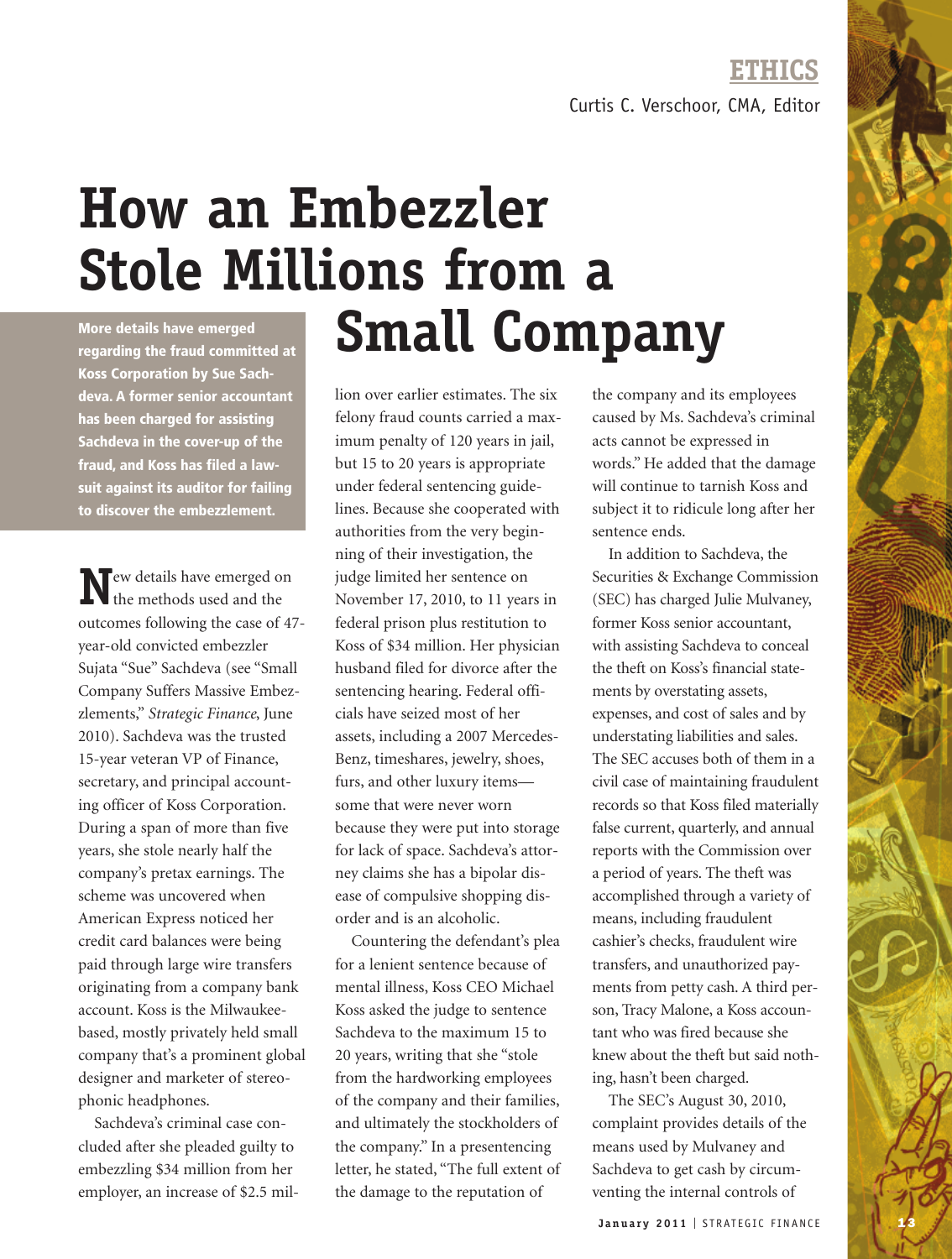### **ETHICS**

the corporation. Sachdeva admitted stealing \$15 million by authorizing issuance of more than 500 cashier's checks to pay her personal expenses. Cashier's checks were issued directly to retailers, such as Nieman Marcus and Saks Fifth Avenue, and other vendors. Sometimes acronyms were used, like N-M and S.F.A. In addition to using cashier's checks, Sachdeva fraudulently authorized and directed numerous wire transfers, including wiring company funds to American Express to pay for personal purchases on her credit card. From 2008 through December 2009, Sachdeva fraudulently authorized more than 200 bank wire transfers totaling more than \$16 million to American Express.

Other methods of fraudulently misappropriating cash for personal use described in the SEC complaint include misuse of petty cash. Sachdeva issued checks payable to "petty cash," had Koss employees then negotiate and return the money to her, which she then used to pay personal expenses. Sachdeva also converted unused traveler's checks that the company had purchased for use by its employees travelling on company-related business and fraudulently used them for herself.

It appears that Mulvaney didn't receive any of the benefits of the massive embezzlements, and she hasn't been charged with theft. But she did materially participate in the cover-up of the fraud and was therefore charged with civil fraud. According to the SEC complaint, the pair were able to hide the huge amounts of missing cash by means of top-side general journal entries. Mulvaney maintained a "red

**The rainbow files included more than 100 fraudulent transactions on the company's books and records.**

book" containing numerous false journal entries to the company's accounting books and records. She wrote the false journal entries in the red book and then entered them in the company's accounting books and records. By means of those entries, Mulvaney purported to adjust or reclassify the amount of company cash without supporting documentation or any legitimate explanation.

The complaint notes that Mulvaney also prepared falsified accounting books and records and maintained them in a series of colored folders, called the "rainbow files." The rainbow files consisted of seven folders covering fiscal years 1995-2000 (green folder), 2004 (orange), 2005 (blue), 2005 (orange), 2006 (blue), 2007 (yellow), and 2008 (green). The rainbow files included more than 100 fraudulent transactions on the company's books and records.

The rainbow files also reflected a scheme to conceal the receipt of funds by the company through a debit/credit wipe (DC Wipe). A DC Wipe made it appear that a certain transaction (e.g., a sale to a customer and the receipt of funds by the company) never took place. For example, in December 2007, Koss received funds totaling more than \$100,000 from an overseas customer. Mulvaney falsified the books

and records to make it appear that the company never received the funds. In an attempt to avoid detection, she reduced five separate sales accounts by different amounts that collectively totaled the exact amount—instead of reducing a single sales account by the whole amount.

The fraudulent accounting cover-up also involved the company's sales over the Internet and at its retail outlet. From fiscal year 2006 through the time the fraud was discovered during the second quarter of fiscal year 2010 (December 2009), Sachdeva and Mulvaney didn't record in Koss's books any sales made over the Internet or at the company's retail outlet, totaling \$1.8 million.

Although Sachedeva's fate seems settled, at least for several years, no punishment for Mulvaney has been revealed yet. In a November 17, 2010, *Milwaukee Business Journal* article titled "Sachdeva throws Mulvaney under the train," additional details emerged from the sentencing hearing that show Mulvaney's enabling role in the fraud. Apparently, each year Sachdeva would review the company's cash position a few weeks prior to a scheduled visit from Koss's outside auditors, Grant Thornton. She would presume the difference between the cash in the company's bank accounts and the related ledger accounts was because of her theft of company funds. In a panic, Sachdeva would then call Mulvaney into her office and show her the numbers. Mulvaney would respond by saying, "Let me look at everything and get back to you, and don't worry" and then appar-

*continued on page 61*